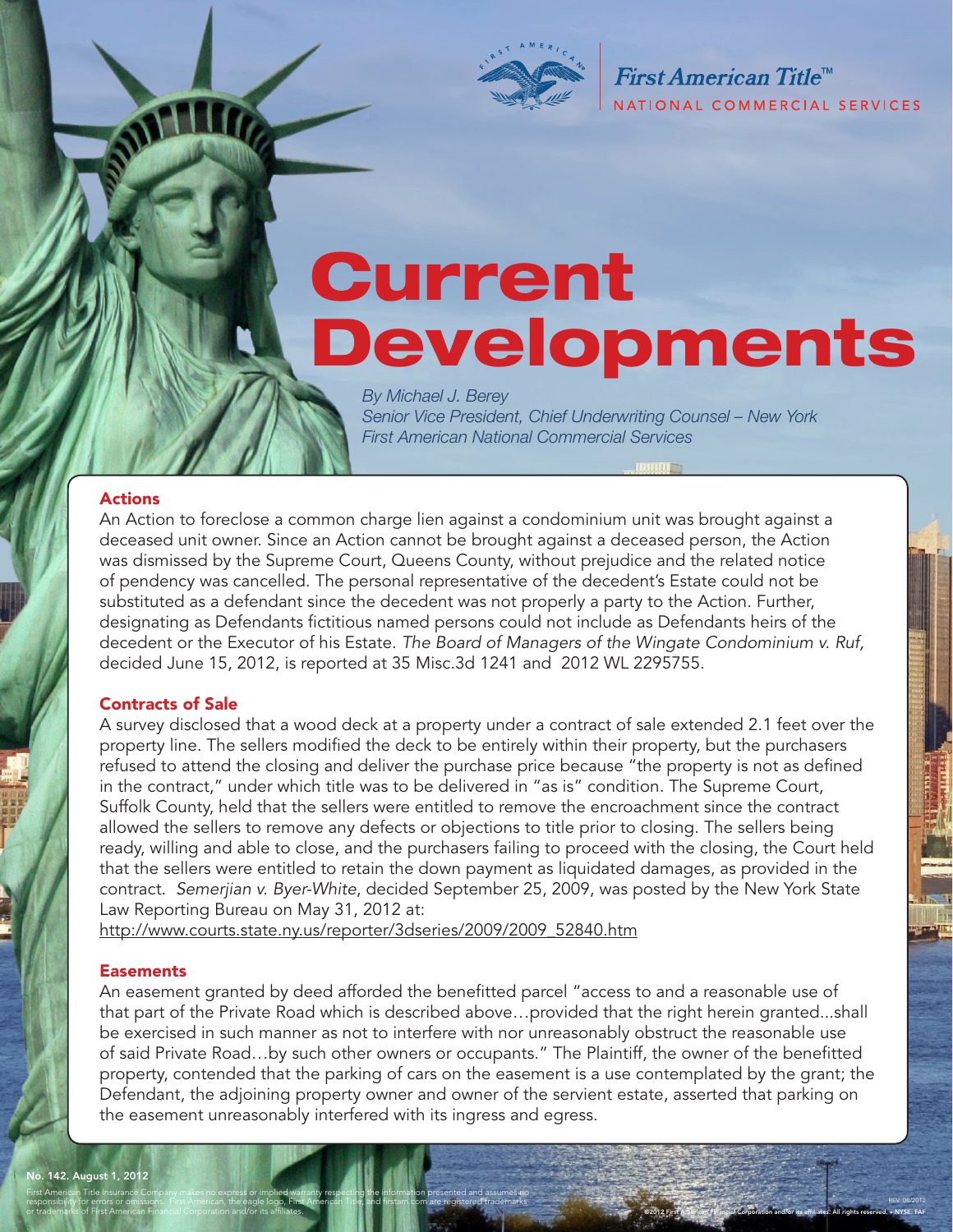**Chrise Developments** 

According to the Supreme Court, Kings County, although parking was not prohibited by the express terms of the easement, parking on the easement area was "unreasonably obstructive to the servient estate." The Plaintiff, its tenants and assigns were therefore not allowed to park in the area of the easement. The Court also held that use of the easement by grant with the permission of the grantor did not support the finding of an easement by prescription. *Ribellino v. 110 Fifth Street Private LLC,* decided July 5, 2012, is reported at 36 Misc.3d 1209 and 2012 WL 2732027.

#### Mortgage Foreclosures

Real Property Actions and Proceedings Law Section 1303 ("Foreclosures; required notices") requires the Plaintiff in an Action to foreclose a mortgage on property improved by a one-to-four family dwelling to serve on any mortgagor, with the summons and complaint, a statutory notice captioned "Help for Homeowners in Foreclosure." As reported in Current Developments dated July 18, 2011, the Supreme Court, Nassau County, in *Board of Directors of House Beautiful at Woodbury Homeowners Association v. Godt,* decided May 18, 2011 and reported at 926 N.Y.S. 2d 812, held that this requirement applies to the foreclosure of a homeowner's association lien for the failure to pay assessments and related costs. The Appellate Division, Second Department, in a decision dated June 27, 2012, has held that "[t]he plain language of HETPA [the Home Owners Theft Prevention Act] [Chapter 308, Laws of 2006, of which Section 1303 is a part], limits its applicability to 'mortgage foreclosure action[s]'. The statute makes no reference to foreclosures of other types of liens on real property." (Citation omitted) The decision of the Appellate Division is reported at 2012 WL 2401865.

#### Mortgage Foreclosures

A mortgage executed in favor of New Century Mortgage Corporation ("New Century"), as lender, and to MERS, as its nominee, was assigned by MERS to Deutsche Bank National Association, as Trustee, which commenced an Action to foreclose the mortgage. The Defendants defaulted in answering the complaint.

The note secured by the mortgage, payable to the order of New Century, not having been endorsed to the order of the Plaintiff or in blank, the Supreme Court, Nassau County, vacated its prior Order denying the Defendants' application to vacate their default due to law office failure, and deemed the proposed answer timely served nunc pro tunc. According to the Court, "[i]n the exercise of this court's discretion and in light of the proposed defense regarding standing…this court is prompted to accept the proffered excuse, and not sit 'idly by' in this foreclosure action in which the defendants have touched upon serious issues of public policy and standing." Deutsche Bank National Trust Company, as *Trustee v. Vasquez*, decided May 8, 2012, is reported at: http://www.nycourts.gov/reporter/pdfs/2012/2012\_31395.pdf.

#### Mortgage Foreclosures/New York City

Local Law 4 of 2012 requires a lender foreclosing a mortgage on residential real property to notify the City's Department of Housing Preservation and Development within fifteen days of the date on which such lender commences or discontinues a foreclosure and enters a judgment of foreclosure, and within fifteen days of the date on which the referee transfers title to the purchaser at the sale. The Local Law took effect on June 15, 2012, with the earliest reporting dates being either July 1 or July 15, depending on when the action was commenced. The Local Law is posted on the City Council website at:

http://legistar.council.nyc.gov/Legislation.aspx. Rules implementing the Local Law, issued by the Department as new Chapter 43 of Title 28 of the Rules of the City of New York, are posted at:

http://www.nyc.gov/html/hpd/downloads/pdf/Foreclosure-Notification-Rules-Proposed.pdf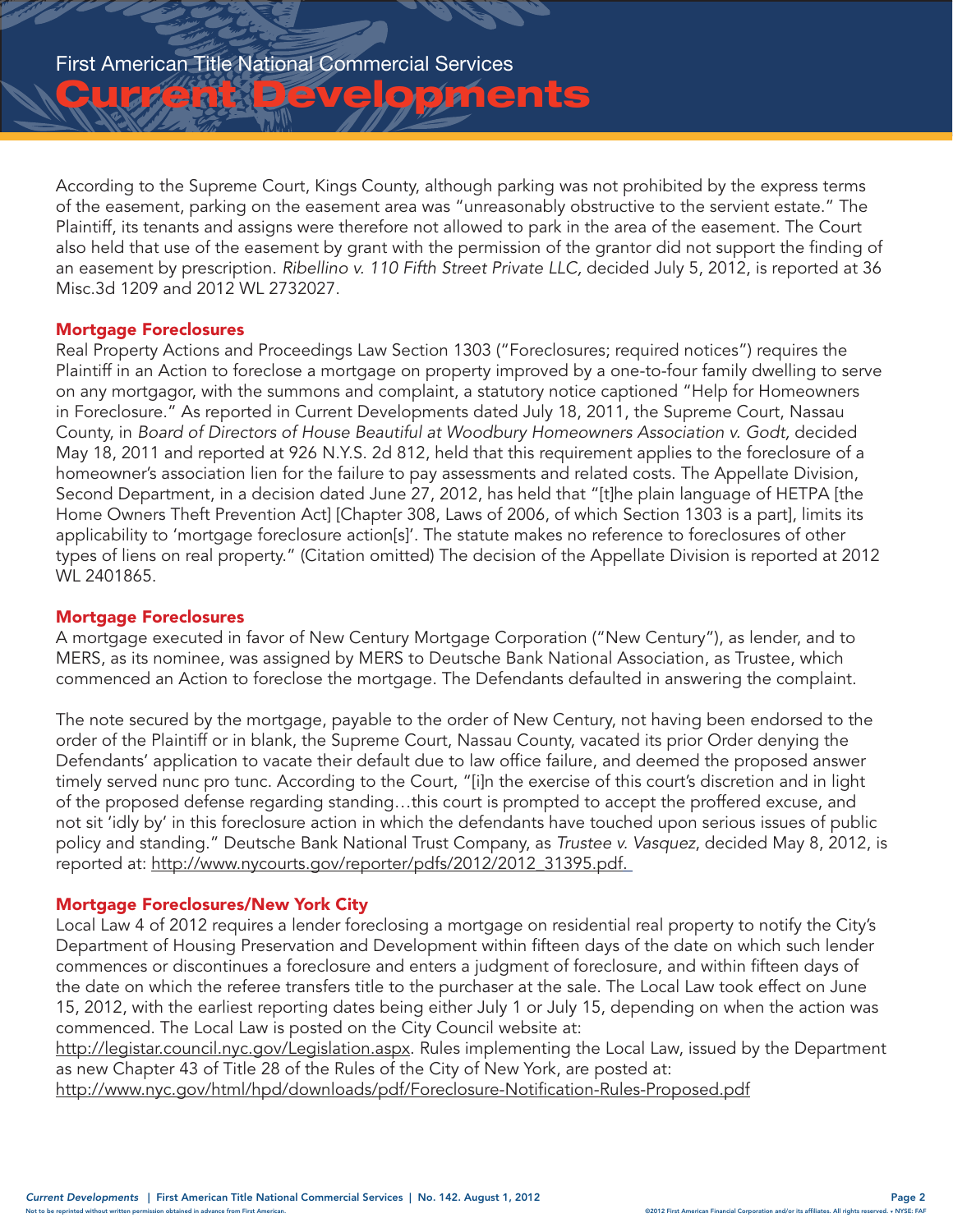## First American Title National Commercial Services

# <u>Iu Christe Evelopments</u>

#### Mortgage Foreclosures/Protective Advances

After the foreclosure sale, the Plaintiff sought to recover from surplus monies amounts it paid during the pendency of the Action for what it considered protective advances, including real estate taxes and insurance premiums, expenses for environmental assessments and appraisal reports, commissions to a real estate marketing company, and various miscellaneous expenses. The Supreme Court, Otsego County, held that the Plaintiff was not authorized to make advances after a receiver was appointed, but permitted the Plaintiff to be reimbursed for amounts paid for real estate taxes and insurance premiums, without interest. The Court found that the Plaintiff's other expenses, some of which were allowed under the mortgage, were not necessary and were for the Plaintiff's benefit.

The Appellate Division, Third Department, held that the Plaintiff's "[e]xpenses for appraisals, environmental assessments and marketing commissions were…not necessary to maintain the property or preserve its condition." Further, "[p]laintiff…no longer had the authority to [pay taxes and other necessary expenses and preserve and maintain the premises] once the court appointed its own agent – a receiver - to do so. As the receiver would not have been authorized to pay for appraisals or the environmental assessments without court approval, plaintiff was not entitled to reimbursement after it paid these expenses without court approval."

As regards the Plaintiff's payment of real estate taxes and insurance premiums, the Supreme Court had the discretion to approve payment of such otherwise unauthorized expenditures since they are necessary to maintain the premises. The Appellate Division affirmed the Order of the lower court, as modified to allow for interest on the amounts paid for real estate taxes and insurance premiums, and remitted the case to the Supreme Court for the computation of interest. *Bank of America, N.A. v. Oneonta, L.P.,* decided July 19, 2012, is reported at 2012 WL 2924031.

#### Mortgage Foreclosures/Standing

A mortgage made to IndyMac Bank, F.S.B. as lender, and to MERS as its nominee, secured a note made to IndyMac. The mortgage was assigned to Deutsche Bank National Trust Company, as Trustee under a Pooling and Service Agreement, and the note was endorsed in blank. Deutsche Bank brought an Action to foreclose the mortgage, alleging that it held the note and mortgage pursuant to the Assignment of the mortgage. The Defendant moved, in lieu of serving an Answer, to dismiss the Complaint for lack of standing, asserting that the Plaintiff did not own the note and mortgage when it commenced the Action.

According to the Supreme Court, Queens County, the mortgage did not specifically afford MERS the right to assign the note, and the note was not assigned to the Plaintiff by the terms of the Pooling and Serving Agreement executed by IndyMac. However, the Plaintiff would have standing to foreclose if it had physical possession of the note, endorsed in blank, on the date it commenced the Action. The Court denied the motion to dismiss, directing the Defendant to serve an Answer asserting lack of standing as an affirmative defense. *Deutsche Bank National Trust Company v. Haque*, dated June 20, 2012, is reported at 36 Misc.3d 1203 and at 2012 WL 2435577.

#### Mortgage Recording Tax

Current Developments dated December 16, 2011 reported that New York State's Department of Taxation and Finance had expanded its web-based Tax Bulletins to include guidance on issues relating to the Mortgage Recording Tax, the State's Real Estate Transfer Tax, and the "Mansion Tax." One of the Tax Bulletins issued in November 2011, "\$10,000 Residential Property Exclusion on Certain Mortgages," has, according to an e-mail issued by the Department, "been revised and reissued to include further details in example 1 and include a new example 2." This Tax Guidance Bulletin, as revised, is posted at:

http://www.tax.ny.gov/pubs\_and\_bulls/tg\_bulletins/mrt/10,000\_residential.htm.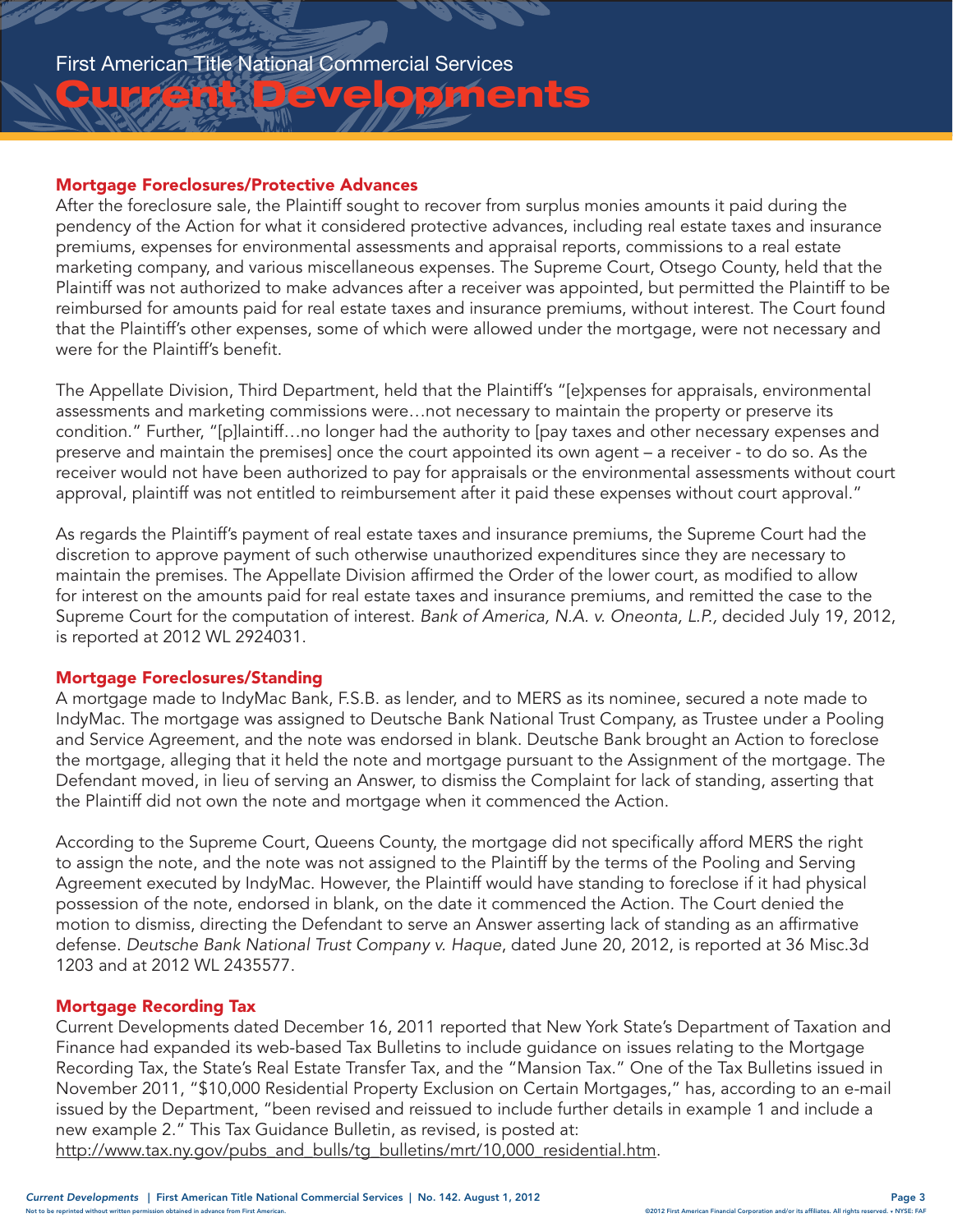#### Notice of Pendency

A notice of pendency filed in connection with an Action for specific performance was not properly indexed. When the error was discovered, and the lis pendens was properly indexed, the Complaint was amended to add, as Defendants, various subsequent purchasers and encumbrancers of the property. The Supreme Court, Queens County, granted the motion of Bank of America, a mortgagee which obtained its interest in the property after the Action was commenced, for the Complaint to be dismissed as to it. The Appellate Division, Second Department, affirmed, holding that Bank of America was a bona fide purchaser for value without actual or constructive notice of the Plaintiff's claim. According to the Court, "…the notice of pendency must be indexed in a block index in order for the notice of pendency to afford constructive notice....' (Emphasis added). *Del Pozo v. Impressive Homes, Inc.,* dated May 30, 2012, is reported at 95 A.D.3d 1272 and at 2012 WL 1940331.

ve opments

#### Restrictive Covenants

The Supreme Court, Saratoga County, held that leases of lots in a campground, providing that each lot was to be "use[d] as a campsite for the erection and maintenance of a camp or summer cottage, and for no other use whatsoever," prohibited the use of the lots for year-round residency. The Defendants contended that the restriction was only as to the type of structures that could be built. The Appellate Division, Third Department, affirmed the ruling of the lower court, concluding that to accept the Defendants' position would be to "ignore the inherently temporary nature of the occupancy of camps and summer cottages." *Ruback's Grove Campers Association, Inc. v. Moore,* decided June 14, 2012, is reported at 2012 WL2136323.

#### Tax Sales/Notice

Orange County Local Law No. 7 (2001) affords the owner of a property being foreclosed for unpaid taxes an opportunity, on approval of a majority vote of the County legislature, to repurchase the property after the County acquires title at the foreclosure sale and prior to the public auction of the property. Following entry of a foreclosure judgment and the taking of title by the County, the County sent a letter by certified mail, return receipt requested, to the owners of tax foreclosed property informing them that the property had been acquired by the County and advising that they had an opportunity to repurchase the property. The mailing was returned as not deliverable. The property owners asserted that the County did not afford sufficient notice of the so-called "release option." There was no claim asserted that notice of the underlying tax foreclosure action was deficient.

The Supreme Court, Orange County, held that the notice afforded as to the release option was inadequate, and the Appellate Division affirmed. The Court of Appeals reversed, holding that there was no constitutional duty to afford notice of the release option. According to the Court of Appeals, "the release option was a courtesy extended to the previous landowner, but its mere availability should not be equated with the establishment or guarantee of a property right." In the Matter of the *Foreclosure of Tax Liens v. Helseth,* decided February 21, 2012, is reported at 18 N.Y.3d 634.

#### Tax Sales/Notice

The City of Buffalo sold a parcel of real property at a tax sale. The Plaintiff, successor in interest to the assignee of a mortgage on the property, claimed that it had not received notice of the tax sale, and it sought to set aside the tax foreclosure so it could redeem the property. Notice of the tax foreclosure proceedings was not mailed to the initial mortgagee or its nominee, to the assignee of the mortgage, or to the Plaintiff.